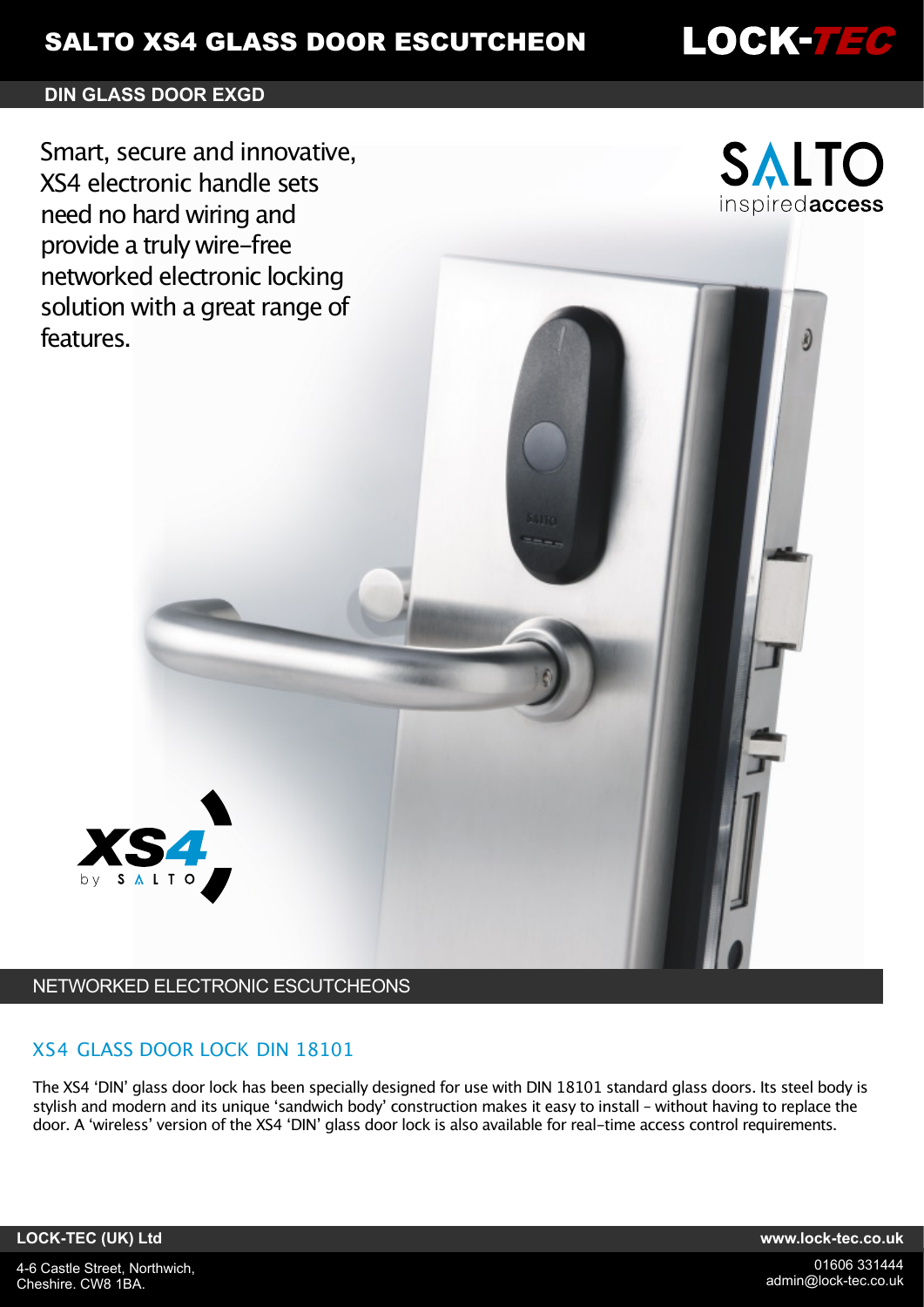## XS4 GLASS DOOR DIN LOCK

## A60 XS4 WIDE BODY VERSION







## MAIN FEATURES

- Fully integrated with the SALTO XS4 platform.
- Clutch mechanism escutcheon, when unlocked handle moves free.
- ID technologies available: i-Button, DESFire, DESFire EV1, Mifare, Mifare plus, Mifare Ultralight C, Inside Picopass, LEGIC Prime, LEGIC Advant, HID iClass, SKIDATA and Bluetooth. • Available in wireless version for wireless real-time control.
- Door status detector to monitor intrusions or door left open status (wireless escutcheons only).
- Body and escutcheon made of steel.
- Available in 2 different finishes: satin chrome and BioCote®.
- Glass door compatibility: Din 18101 standard.
- Automatic lock, the auxiliary latch (anticard) projects and deadlocks the deadbolt.
- Inside always allows free egress (anti panic function).
- Sandwich body design for easy installation.
- Mechanical override with audit trail facility available.
- High security through advanced hardened high resistance anti-drill plates.
- Counter strike available for glass to glass doors.

### **MECHANICAL ASPECTS:**

- Dimensions: 296mm x 98.5mm x 20mm.
- Weight: 1.5 kg.
- Handle turning hangle: 52º.
- Glass door compatibility: DIN 18101 standard.
- Distance from the handle to the cylinder: 72 mm.
- Handle clutch mechanism.
- Automatic lock, the auxiliary latch (anti-card) projects and deadlocks the deadbolt.
- The handle retracts the latch and the deadbolt to normal position.
- Inside always allows free egress (anti panic in combination with lock).
- Mechanical override with audit trail facility available.
- Body and escutcheon made out of steel.
- Handle fixed by Steady Fix system (patented).
- Handles compatibility: 16mm Ø, 18mm Ø.
- High security through hardened high resistance anti-drill plates to protect wires and reader area and additionalextreme protection through hardened plates and floating steel balls in the handle area.

### **MORTISE LOCK & CYLINDER COMPATIBILITY:**

- DIN Locks.
- European Locks.
- Metal millwork.

#### **SQUARED SPINDLE COMPATIBILITY:**

• 8mm.

Cheshire. CW8 1BA.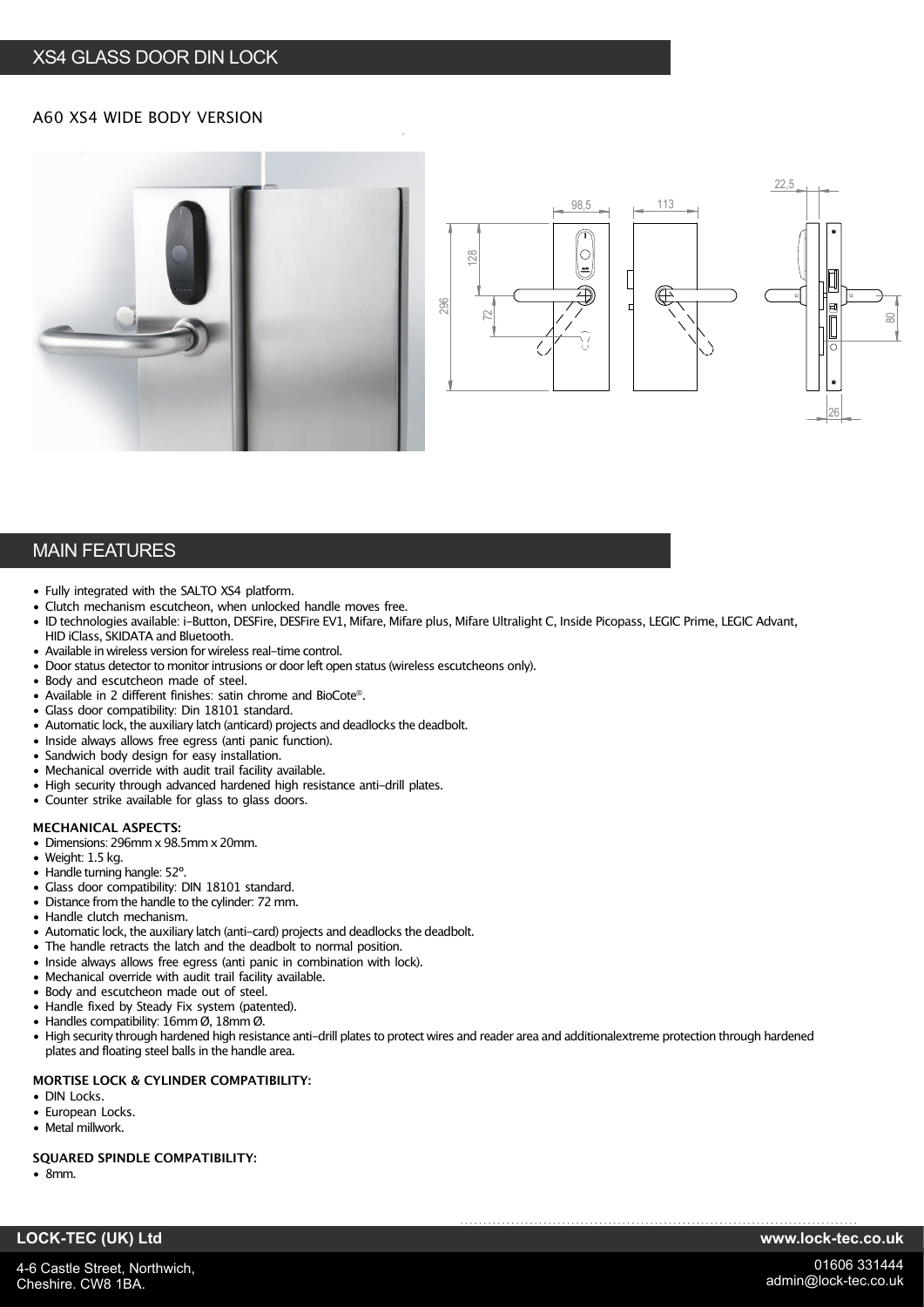#### MODEL 50:

• 2 handles any type.



## MODEL 56:

- 2 handles any type.
- Electronic "do not disturb" system (Not available in self-programmable).



## MODEL P0

- 2 handles any type.
- Outside cylinder cut out.
- Automatic deadbolt projection mortise lock.
- Stike plate for framed doors.
- Mechanical key override with audit (Euro profile cylinder 30-10).



- MODEL 00:
- 2 handles any type
- Complementary escutcheon -no electronic)



## MODEL 02:

- 2 handles any type
- Mechanical cylinder cut out
- Complementary escutcheon -no electronic)



## MODEL 03

- 2 handles any type
- With inside mechanical cylinder cut out
- Complementary escutcheon -no electronic)



- MODEL 04
- 2 handles any type
- Mechanical cylinder cut out
- Complementary escutcheon -no electronic)



## **LOCK-TEC (UK) Ltd www.lock-tec.co.uk**

4-6 Castle Street, Northwich, Cheshire. CW8 1BA.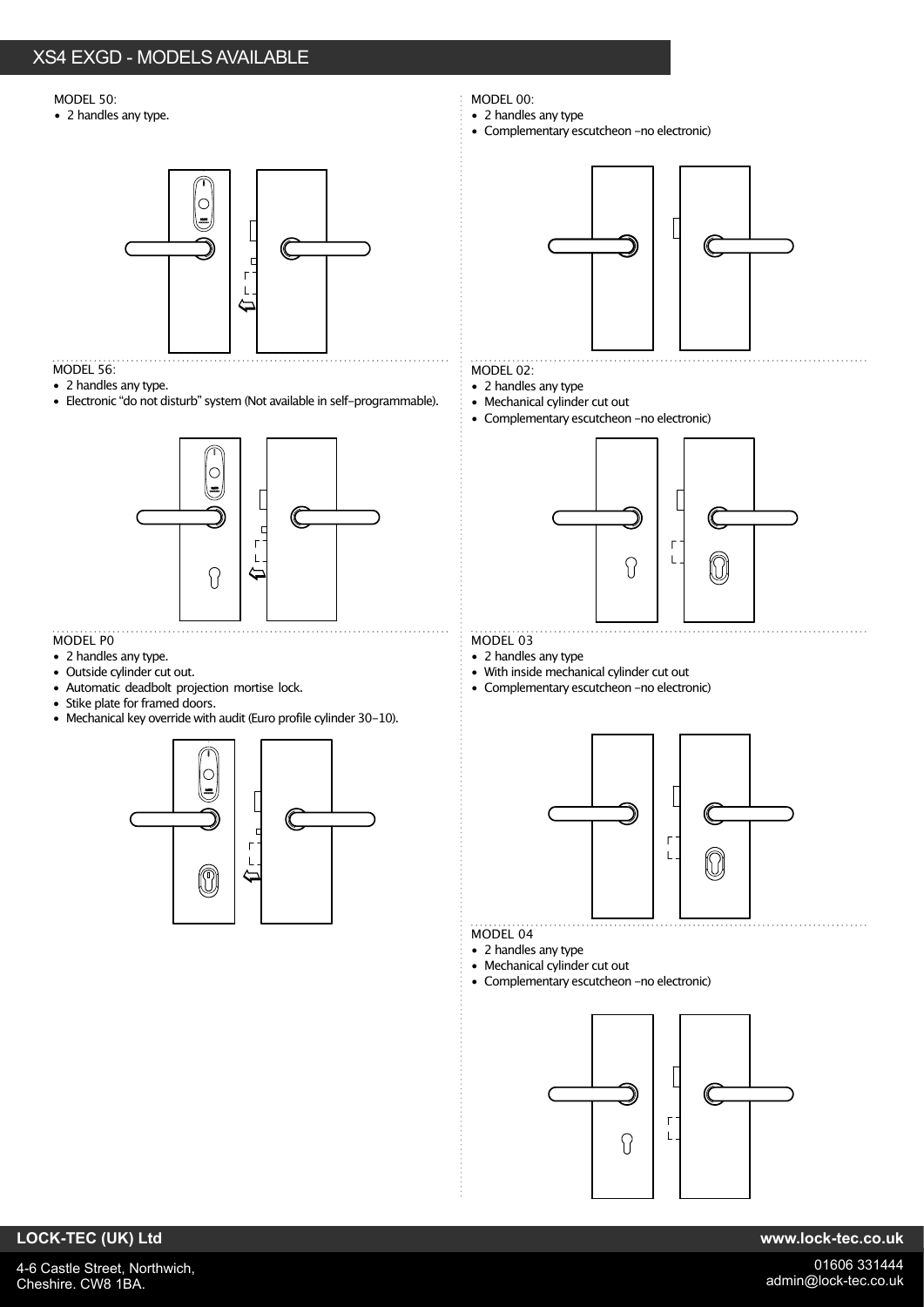# ELECTRONIC MAIN FEATURES AND BENEFITS

- Simple offline installation is possible on any type of door, including those with narrow frames.
- Virtual network capable through SALTO Virtual Network technology.
- Wireless real-time online capabilities through the SALTO wireless network\*.
- Door status detector to monitor intrusions or door left open status (wireless escutcheons only).
- User on card audit trailing capability for audit trailing via the SALTO Virtual Network (SVN).
- Contactless versions compatible with ISO 14443A, ISO 14443B and ISO 15693 (Vicinity) and covering a wide range of mainstream RFID brands such

as DESFire, DESFireEV1, Mifare, Mifare plus, Ultralight C, LEGIC, HID iClass<sup>®</sup>, Inside Picopass and SKIDATA allowing Multi-application with third party systems using one card.

- SALTO 9000 contactless range is compatible with NFC (Near Field Communication) technology which allows NFC enabled cell phones to act as contactless data carriers to open and control SALTO access controlled doors.
- All communications between the carrier and the electronic lock are encrypted and secured.
- Choice of 40mm narrow or 67mm wide body handle set.
- Covers door thicknesses of between 30-115mm.
- Compatible with Mortise locks with axes distances of 47 to 110mm.
- The lock can always be opened from the inside (a single action panic feature works in conjunction with the relevant mortise lock).
- Available in 7mm, 7mm split, 8mm, 8mm split, 9mm (DIN 18273 certified), 9mm split and 7.6 mm split spindle versions.

## OPENING MODES

- 
- 
- **Timed Office** (free passage with automatic locking).  **Timed toggle** (automatic locking at end time).
- **Automatic opening** (timed lock and unlocks with holidays).  **AMOK mode** (local lockdown of the escutcheon)
- High security protection via high resistance, hardened anti-drill plates to protect wiring and reader area. Additional protection provided by hardened axes and floating steel balls in the handle area.
- Concealed fixing screws for greater security and improved aesthetics.
- Low battery power indication monitored through the SALTO Virtual Network (SVN) as low battery status information is written onto carriers and passed to the software. Also readings can be taken at the lock and passed to the software via PPD connection.
- Emergency opening via portable programming device (PPD).
- Non volatile memory (memory is not deleted, even if power fails). • Office mode ("passage" setting) available for leaving doors in free access mode.
- Available with mechanical cylinder cut outs for key override or access lock outs.
- Mechanical override with audit trail facility in some models.
- Firmware upgrade through PPD.
- DDA (Disability Discrimination Act) compliant (depending on handle type).

\*depending on the model

- **Standard** (locked at all times).  **Automatic Opening + Office**.
- **Office** (free passage ability).  **Toggle** (present card to lock, present card to unlock).
	-
	-

# ACCESS CONTROL FEATURES

|                                    | Self Programmable<br>systems          | <b>ROM Systems</b>        | <b>R&amp;W Systems</b>        |
|------------------------------------|---------------------------------------|---------------------------|-------------------------------|
| Maximum number of users per door   | 1000                                  | 1000                      | 4000000                       |
| Maximum number of doors per system | 1000                                  | 64000                     | 64000                         |
| Maximum events on lock audit       | -                                     | 1000                      | 1000                          |
| Timezones                          |                                       | 30                        | 256                           |
| Time periods                       | $\overline{\phantom{0}}$              | 20                        | 256                           |
| Calendars in system                | -                                     | 4                         | 256                           |
| Zones in system                    | -                                     | unlimited                 | unlimited                     |
| User groups                        | $\overline{\phantom{0}}$              | unlimited                 | unlimited                     |
| Management                         | Programming keys and<br>user key sets | ProAccess ROM<br>Software | ProAccess or HAMS<br>software |

## ID TECHNOLOGIES

- MIFARE: Mifare, Mifare plus, Ultralight C, DESfire, Vicinity. DESfire EV1 and Vicinity cards.
- LEGIC: Legic Advant, Legic Prime
- HID: HID iClass©
- i-BUTTON: ROM -RW





**PICOPASS** 

- **SKIDATA**
- NFC: NFC enabled cell phones to act as contactless carriers data updater to open and control SALTO access controlled doors.
- BLUETOOTH: Allows users to use their smartphone as their door key.\*





## **LOCK-TEC (UK) Ltd www.lock-tec.co.uk**

4-6 Castle Street, Northwich, Cheshire. CW8 1BA.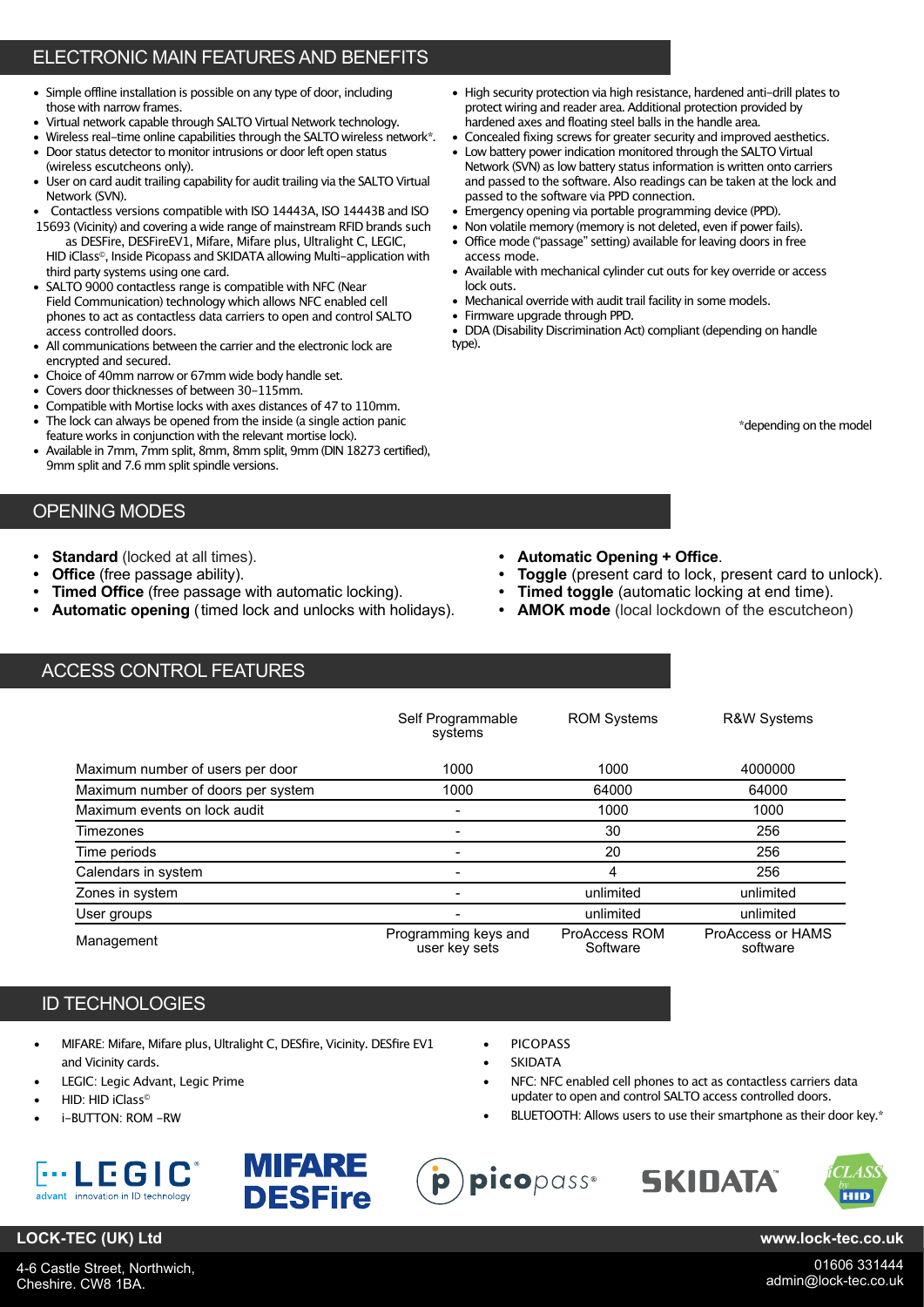# SALTO WIRELESS SYSTEM - INFRASTRUCTURE



Extensive range of escutcheon styles and sizes including Scandinavian and ANSI models. SALTO wireless escutcheons are easy to install and configure.

- Wireless Radio Frequency based on IEEE 802.15.4 at 2,4Ghz.
- AES 128 bits encryption.
- Stand-alone escutcheons can be upgraded to wireless system.
- Battery powered.
- Firmware updated via PPD or online real-time wirelessly through ProAccess SQL or HAMS SQL software.
- Completely integrated with SALTO platform. Works offline with SALTO Virtual Network (SVN) technology if network communication with the computer fails.
- 1000 event audit trail back up if contact with PC is lost.

### MAIN FEATURES:

- REAL-TIME AUDIT TRAIL: Access granted, access denied, card expired.
- REAL-TIME DOOR CONTROL: View door status in real-time.
- REAL-TIME BATTERY CONTROL: Monitor battery maintenance by viewing the lock battery status in real-time.
- KEY MANAGEMENT: Resolved in real time as the locks receive cancelled key updates as soon as they are generated.

### **GATEWAY**

The SALTO Gateway is the link between the PC and the wireless network, it collects all the information sent by the locks that belong to the gateway.

**SAITO** WILLESS &

- Wireless radio frequency based on IEEE 802.15.4 at 2,4Ghz.
- AES 128bits encryption.
- Connection to the LAN Network 10 BASE-T/100 BASE-TX.
- PoE supported IEEE802.3af (12V power adapter optional)
- Can manage several repeaters and many locks.
- IP addressing through web explorer available.
- Firmware update via software through Ethernet connection.

#### **NODE**

The SALTO Node is a bridge between the gateway and the wireless network.

- Wireless radio frequency based on IEEE 802.15.4 at 2,4Ghz.
- AES 128bits encryption.
- Connection to the GATEWAY BUS 485.
- Powered by the GATEWAY.
- Can manage several repeaters and many locks.
- Firmware update via software through Ethernet connection.

## SALTO WIRELESS SYSTEM - INFRASTRUCTURE



## MOBILE KEY SOLUTIONS

#### **MOBILE SVN /NFC:**

With mSVN (Mobile SALTO Virtual Network) it's now possible to update cards remotely. All an end-user needs is an NFC-enabled smartphone to update their DESFire EV1 credential using SALTOs' JustIN mSVN App, thereby increasing the flexibility of an installations security.

#### **MAIN FEATURES:**

- XS4 COMPATIBILITY: XS4 Original RFID escutcheon range. Extensive range of escutcheon styles and sizes including Scandinavian, ANSI models and Wireless models (RFID models only).
- SMARTPHONE: Android minimum version: 2.3.3
- SYSTEM REQUIREMENTS: SALTO ProAccess SPACE. SMART KEY COMPATIBILITY: DESFire EV1 (AES - 3DES
- encryption) (SALTO SAM Card required)
- BLACK LIST dissemination that increases security without the need to wire or visit doors.

#### **MOBILE GUEST KEY /BLUETOOTH:**

SALTO Bluetooth mobile guest key (JustIN Key app developed by SALTO) communicates securely via the Cloud and enables a user to receive their door key online, anytime and anywhere.

#### **MAIN FEATURES:**

- XS4 COMPATIBILITY: XS4 Original RFID escutcheon range.Extensive range of escutcheon styles and sizes including Scandinavian, ANSI models and Wireless models (RFID models only -no Keypad).
- SSL: Secure Socket Layer.
- AES 128 BIT encryption opening procedures.
- SMARTPHONE Compatibility: iOS and Android devices.
- SYSTEM REQUIREMENTS: SALTO ProAcess SPACE.

4-6 Castle Street, Northwich, Cheshire. CW8 1BA.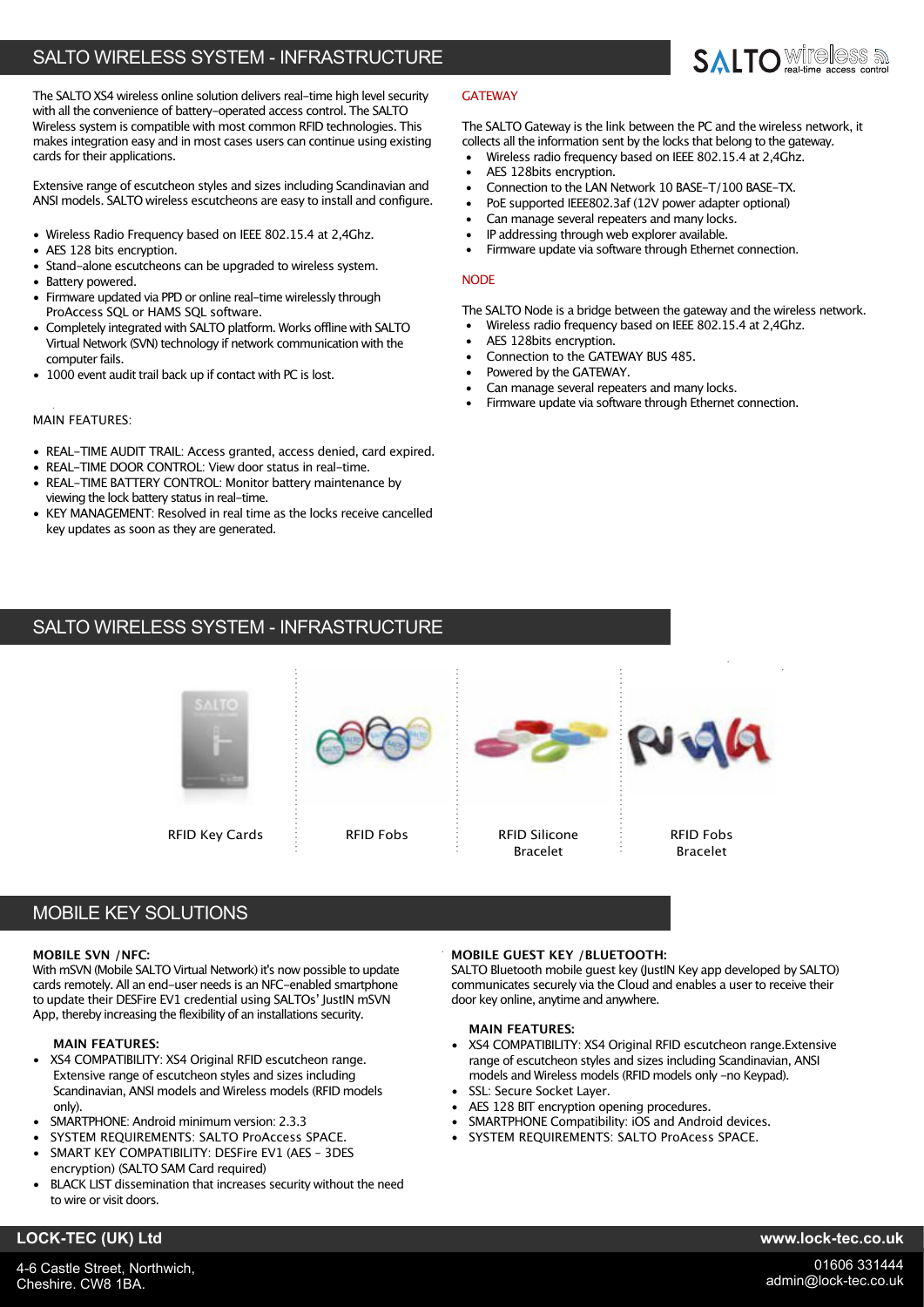Mifare RFID contactless technology reads & writes information to contactless smart cards (RFID) compatible with ISO 14.443A, ISO 14.443B and ISO 15.693 standards, and as Mifare, Mifare plus, DESFire, DESFire EV1 technologies. This also allows updating of carriers via SALTO Virtual Network (SVN) technology.

- Fully integrated with the SALTO XS4 platform.
- 13.56MHz contactless RFID identification.
- ISO 14.443A, ISO 14.443B and ISO 15.693, Mifare, DESFire Compatible.
- Near Field Communication (NFC) compatible.
- Available key cards: 1Kbyte, 4Kbytes and 8 Kbytes depending on technology.
- Available carriers: ISO 7810 Cards, fobs, bracelets, stickers, watches…
- Reusable key cards.
- SALTO Virtual Network (SVN) compatible\*.
- High security encrypted Proximity cards.
- Multi-application with other systems using the same card with different sectors.
- Customised issuing card through the SALTO Authorisation Media software (SAM).
- Waterproof cards which can be customised.
- Upgradable: self-programmable, ROM, R&W systems available using the same hardware.

## HID iCLASS

HID iCLASS® contactless technology from HID is R&W identification technology based on 13.56 MHz read/write contactless smart card technology. HID iCLASS® offers enhanced security through encryption. This single-card, contactless solution permits multi-application with others systems, and with the SVN capabilities.

- 13.56MHz contact less RFID identification.
- ISO 14.443B2 standard compliant. ISO 15.693 standard compliant.
- Reusable key cards.
- SALTO Virtual Network (SVN) compatible.
- Read & Write technology, there's a contact less exchange of information between the card and the reader.
- High security, by using password and encrypted Proximity cards.
- Multiplication with other systems using the same card through shared pages.
- Customised issuing card through the SALTO Authorisation Media software (SAM).
- Waterproof cards which can be customised.
- Upgradable: ROM, R&W systems available using the same hardware.

## **PICOPASS**

Flexspace RFID contactless technology from Skidata is R&W identification technology based on ISO 15693 proximity protocol. SALTO's all XS4 E9000 range products already in the field can easily be updated to SKIDATA FLEXSPACE compatibility, serving as building access cards for electronic locks, cylinders and wall readers.

- RFID according to ISO15693, no battery
- SALTO Virtual Network (SVN) compatible.
- 2 permits in Secure FlexSpace +704 bits unsecured FlexSpace; Chip-ID: 01
- Special plastics, waterproof
- Reusable RFID card
- Multi-application with other systems using the same card through shared pages.





# MIFARE LEGIC ADVANT

LEGIC Ident systems includes highly integrated LEGIC RF Standard and ISO 15693 and ISO 14443 compliant read/write Chip Sets, Security Modules and Transponder Chips for integration into third party products. A very good option if you already use a Legic transponder system.

- 13.56MHz contact less RFID identification.
- Key card available: 2 kbytes.

• Key shape available: ISO 15693, ISO 14443 and LEGIC RF Cards.

- Reusable key cards.
- SALTO Virtual Network (SVN) compatible.
- Read & Write technology, there's a contact less exchange of information between the card and the reader.
- High security, by using password and encrypted 3DES, DES and Legic encryption.
- Multiplication with other systems using the same card with different segments..
- Customised issuing card memory through the Legic protocol.
- Water proof cards which can be customised.

## **SKIDATA**

Picopass is a family of contactless memory chips that support both ISO14443B and ISO 15693 proximity and vicinity protocols. It allows for updating of carriers via SALTO Virtual Net (SVN) technology, is simple to use and offers a range of options including multiplication with other systems using a Picopass contactless card system.

- 13.56MHz contactless RFID identification.
- ISO 14443B proximity protocols for high speed communication range of 10 cm. ISO 15693 (Vicinity protocol) to operate at lower speeds over longer ranges.
- SALTO Virtual Network (SVN) compatible.
- High security, by using password and encrypted Proximity cards.
- Multi-application with other systems using the same card through share pages.

**SKINATA** 

• Customised card issuing through the SALTO Authorisation Media software (SAM).





## **LOCK-TEC (UK) Ltd www.lock-tec.co.uk**

01606 331444 admin@lock-tec.co.uk

4-6 Castle Street, Northwich, Cheshire. CW8 1BA.